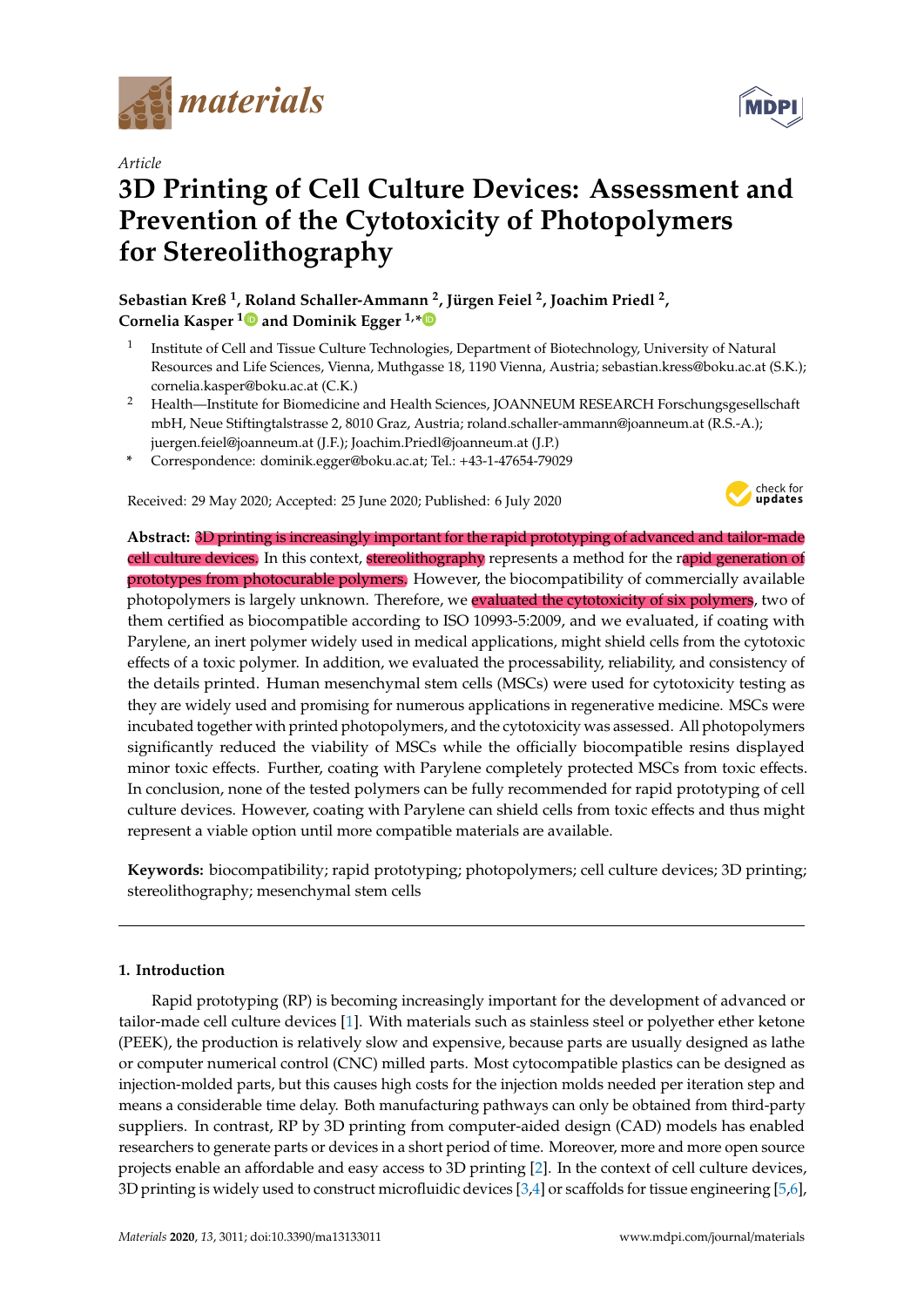but has also been used to print customized cell culture lab ware [\[7\]](#page-7-6). However, 3D printing is becoming also increasingly important for the RP of advanced or tailor-made cell culture devices [\[8\]](#page-8-0). For example, miniaturized bioreactor systems for cell expansion or tissue engineering applications are valuable to save resources and increase reproducibility [\[9\]](#page-8-1). Furthermore, cell culture devices, such as bioreactors or screening platforms, tailored for the generation of relevant 3D tissue models for in vitro testing are of increasing interest [\[10\]](#page-8-2). In this context, additive manufacturing by stereolithography (SLA) is an affordable method that enables the rapid generation of prototypes. Optimally, photopolymers for this process should withstand high temperatures to sustain steam-sterilization at 121 ◦C for 20 min at 2 bar (autoclavation) [\[11\]](#page-8-3), enable printing of complex structures such as sealings or mountings (high resolution, <50 µm layer thickness), be transparent to enable the performance of optical microscopy, and be biocompatible (no cytotoxic effects) [\[12\]](#page-8-4). For example, parts for tailor-made cell culture devices or bioreactors for tissue engineering are often exposed to culture medium for several days or weeks [\[13\]](#page-8-5). Thus, any leachables get in direct contact with the cultured cells. Furthermore, construction parts have other requirements than materials for scaffolding in tissue engineering where the induction of biological effects is often wanted [\[14\]](#page-8-6). In contrast to that, construction parts should be inert and prevent cell adhesion as this would cause uncontrolled growth and interfere with the culture process [\[15\]](#page-8-7). Currently, a photopolymer that fulfils the abovementioned criteria is not available.

Only a very limited number of commercially available photo-polymerizing resins are currently certified as biocompatible (i.e., according to ISO 10993-5:2009 or USP class testing). As manufacturers only declare compounds of known hazardous risks in the material safety data sheet, the complete composition of the resins is usually not available. However, it has been estimated that typical resins contain more than 20 compounds and many known photoinitiators, which are necessary for SLA, are cytotoxic and have been found to remain in the printed parts [\[16\]](#page-8-8). In a comprehensive screening of a set of resins for fused deposition modelling (FDM), multi-jet modelling (MJM), and SLA, none of the resins compatible with SLA were biocompatible [\[17\]](#page-8-9). A resin that has been certified as biocompatible according to USP Class VI was even identified as toxic in a multispecies toxicity test. Interestingly this effect was observed later than the standard exposure time of 24 h (according to ISO 10993-5) [\[17\]](#page-8-9). Thus, the biocompatibility of commercial resins must be assessed for each application separately, even if a resin has already been certified biocompatible [\[18\]](#page-8-10).

Further, as the dimensions of the device decrease, the ratio of the surface (device) to volume (culture medium) increases, and cells that are cultured in these small devices are exposed to higher amounts of the printed polymer. Adverse cytotoxic effects in systems with a high surface-to-volume ratio might occur, although a material was certified biocompatible. Therefore, the biocompatibility of resins for 3D printing becomes increasingly significant for small or miniaturized systems.

However, one option to prevent the appearance of cytotoxic effects of a polymer is to coat the printed parts with a biocompatible material. For example, coating with Parylene has been reported to reduce the toxicity of a resin on Madin–Darby canine kidney (MDCK) and cultured human keratinocyte (HaCaT) cell lines [\[19\]](#page-8-11). Parylene describes a family of polymers that can be vapor-deposited as a coating on a variety of materials. It represents very good barrier qualities as very thin (500 Angstrom), pin-hole-free, still highly conformal films can be deposited. Parylene is biocompatible, inert, hydrophobic, and chemically resistant, which make it an excellent candidate for coatings of biomedical applications [\[20–](#page-8-12)[22\]](#page-8-13). Furthermore, it is applicable on a wide variety of substrate materials and appears as a non-porous coating when the layer is thick enough (approximately  $> 0.6 \mu m$ ). By performing the coating with a polymer gas, even very small details are reliably coated.

For this study we tested six photopolymers that might represent a suitable compromise between the required material properties of photopolymers for stereolithography-based rapid prototyping of cell culture devices. We studied the printing accuracy of the resins, as it is very important for small complex structures, and further, we assessed if the resins have cytotoxic effects by using two different viability assays and viability stainings. Finally, we tested if a coating with Parylene after the printing process is feasible and if a Parylene coating can protect cells from the cytotoxic effects of a toxic polymer.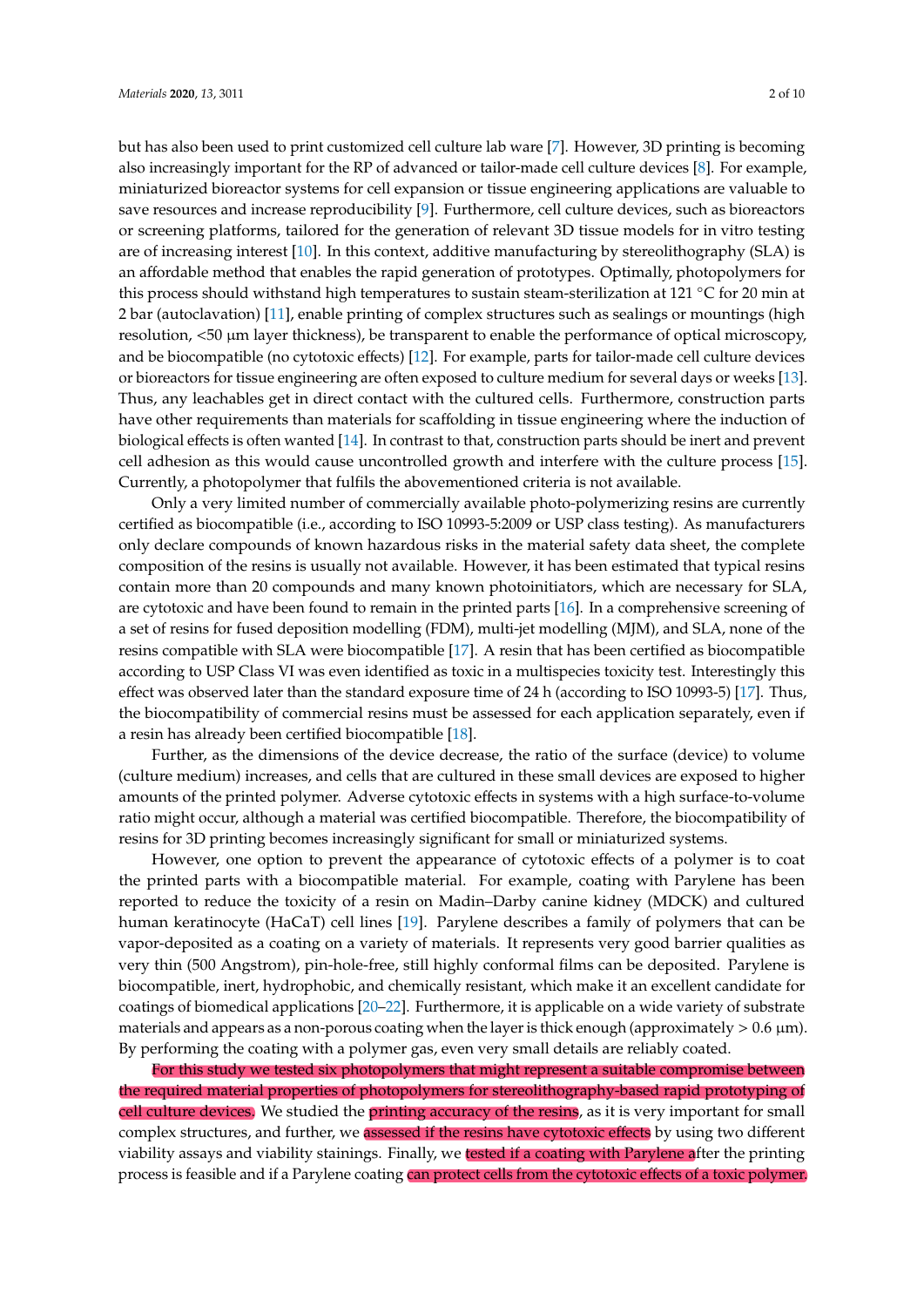Previous cytotoxicity testing of photopolymers has mostly been performed with immortalized cell lines or in non-human species, which are not relevant for applications of printed cell culture devices in regenerative medicine [\[17](#page-8-9)[,19,](#page-8-11)[23](#page-8-14)[–25\]](#page-8-15). Cell lines are commercially available and ensure a high reproducibility of large numbers of assays performed. However, cell lines have limitations considering their application for functional tissue-specific test systems compared to primary cells [\[26](#page-8-16)[–29\]](#page-9-0). Therefore, we used primary human mesenchymal stem cells (MSCs), which are multipotent cells with a high proliferative potential, differentiation capacity, and angiogenic and immunomodulatory effects, as well as being a relevant and widely used cell type in this field [\[30–](#page-9-1)[32\]](#page-9-2).

# **2. Materials and Methods**

# *2.1. Resins*

The ideal resin for rapid prototyping of bioreactor parts that are in direct contact with cells is printable with a high resolution, transparent (optical observation), biocompatible (no cytotoxic effects), and heat resistant to enable steam sterilization. Since a resin that covered all of these requirements was not available, we utilized photopolymers that could represent one or several of these properties at an acceptable level (Table [1\)](#page-2-0). All resins by formlabs (Somerville, MA, USA).

<span id="page-2-0"></span>

| Photopolymer | <b>Order Number</b> | <b>Properties</b>                                     |
|--------------|---------------------|-------------------------------------------------------|
| High Temp    | FLHTAM02            | Heat resistant up to 238 $^{\circ}$ C.                |
| Clear        | FLGPCL04            | Optical transparency, high resolution                 |
|              |                     | Class I Medical Device, biocompatible (not cytotoxic, |
| Dental SG    | FLSGAM01            | no irritation, no sensitization) according to EN ISO  |
|              |                     | 10993-5:2009 [33], ISO 10993-10:2010/(R)2014 [34])    |
| Dental LT    | FLDLCL01            | Biocompatible according to EN-ISO                     |
|              |                     | 10993-1:2009/AC:2010 [35]                             |
| <b>Black</b> | FLGPBK04            | High resolution                                       |
| Flexible     | FLFLGR02            | High heat resistance, Vicat softening point of 230 °C |

| Table 1. Properties of the photopolymers tested for rapid prototyping. |  |  |
|------------------------------------------------------------------------|--|--|
|------------------------------------------------------------------------|--|--|

Data on the material properties were derived from the manufacturer's material data sheets; the full list of material-parameters is available at the formlabs website [\[36\]](#page-9-6), though the exact formulation is not publicly available.

Black and Clear resins represent standard materials without special properties but should allow high-resolution printing. The chemical composition of both materials according to the manufacturer include 55–75% w/w urethane dimethacrylate, 15–25% w/w methacrylate monomers, and <0.9% w/w phenyl bis(2,4,6-trimethylbenzoyl)-phosphine oxide [\[37\]](#page-9-7).

The dental resins (Dental SG and Dental LT) are both certified as biocompatible. Dental SG is based on  $\geq 75\%$  w/w ethoxylated bisphenol A dimethacrylate, 30–50% w/w 7,7,9(or 7,9,9)-trimethyl-4,13-dioxo-3,14-dioxa-5,12-diazahexadecane-1,16-diyl bismethacrylate, and <10% w/w phenyl bis(2,4,6-trimethylbenzoyl)-phosphine oxide [\[38\]](#page-9-8). Dental LT is composed of 50–75% w/w 7,7,9(or 7,9,9)-trimethyl-4,13-dioxo-3,14-dioxa-5,12-diazahexadecane-1,16-diyl bismethacrylate, 10–20% w/w 2-hydroxyethyl methacrylate, <10% w/w reaction mass of bis(1,2,2,6,6 pentamethyl-4-piperidyl) sebacate and methyl 1,2,2,6,6-pentamethyl-4-piperidyl sebacate, 1–5% w/w diphenyl(2,4,6-trimethylbenzoyl)phosphine oxide, 0.1–1% w/w acrylic acid, monoester with propane-1,2-diol, <10% w/w ethylene dimethacrylate, 0.1–1% w/w 2-hydroxyethyl acrylate, and < 0.1% w/w mequinol, 4-methoxyphenol, hydroquinone monomethyl ether [\[39\]](#page-9-9).

The High Temp resin was developed to resist high temperatures up to 230 ◦C. According to the manufacturer, it was synthesized from 15–25% w/w (2,4,6-trioxo-1,3,5-triazine-1,3,5 (2H,4H,6H)-triyl)tri-2,1-ethanediyl triacrylate, 40–60% w/w acrylate monomers, and 25–45% w/w urethane dimethacrylate [\[40\]](#page-9-10).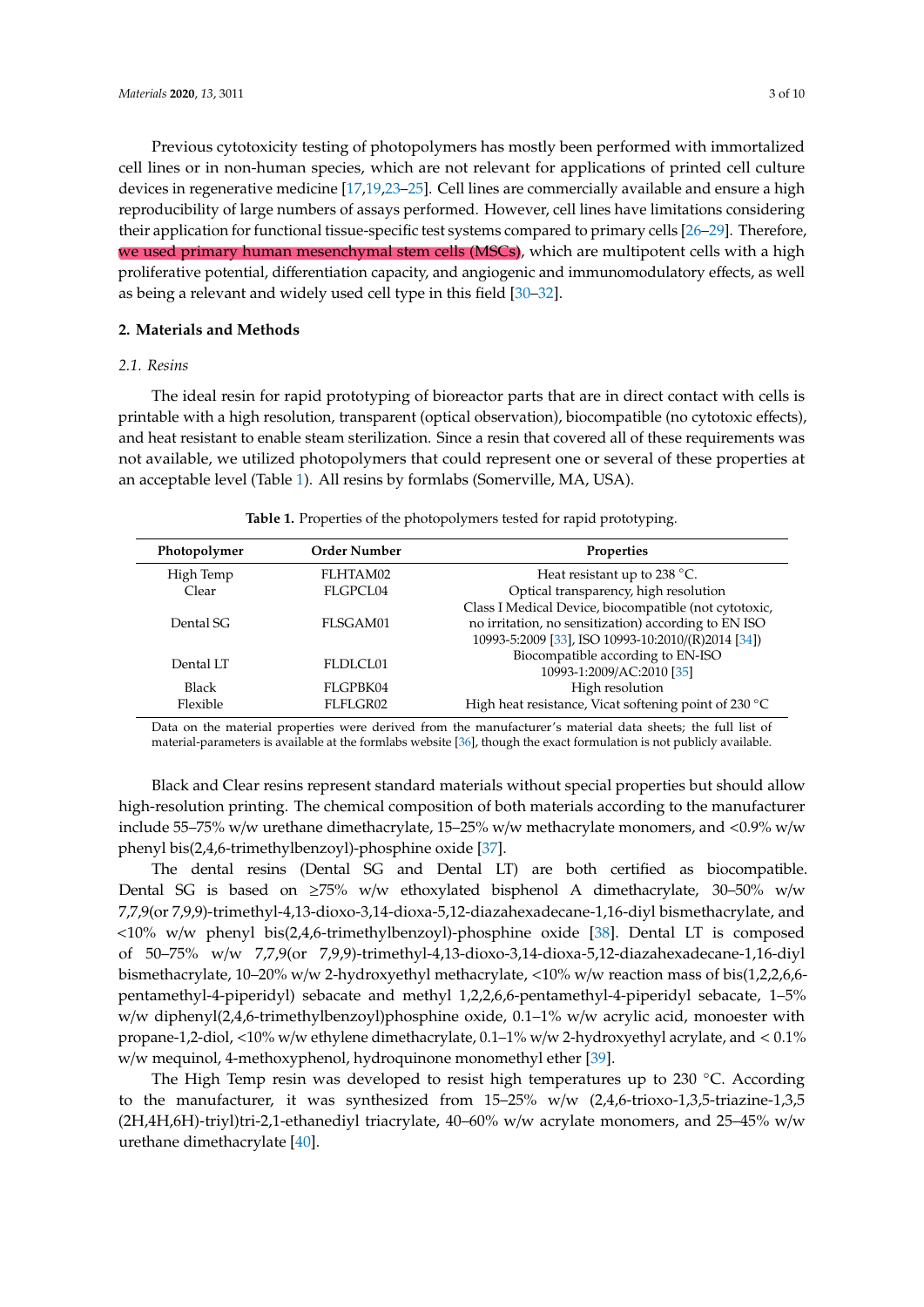Flexible was also reported to have a Vicat softening point of 230 ◦C being composed of 50–70% w/w urethane dimethacrylate, 30–40% w/w methacrylate monomers, and  $\lt$  0.9% w/w diphenyl(2,4,6-trimethylbenzoyl) phosphine oxide [\[41\]](#page-9-11).

#### *2.2. Additive Manufacturing*

The polymers were printed with the SLA desktop printer Form 2 (formlabs) with an XY-resolution of 25 µm, laser spot size of 140 µm, and layer thickness of 25–300 µm. Additionally, the High Temp resin was also coated with Parylene-F-VT4 (layer thickness 10 µm; Diener, Ebhausen, Germany).

To evaluate the printing performance regarding the reproducibility of complex features, level of detail, and surface structure, a test model file (formlabs) with patterns of increasing complexity was used. The dimensions of the test model were: 16.5 mm × 25.5 mm with details from 0.1 mm to 0.8 mm and slots from 0.4 mm to 1.2 mm, as well as 5.7 mm  $\times$  6.1 mm  $\times$  11.7 mm with a digit height of 2.3 mm. The CAD model for the cytotoxicity testing was generated with the Solid Works® 2018 (Dassault Systems Solid Works Corp, Waltham, MA, USA) CAD package, transferred into STL files, and uploaded onto the 3D printer using PreForm software. The models were printed with a layer thickness of 100 µm since this is the best resolution of which all resins were capable (the thinnest possible layer thickness of the used resins: High Temp: 25 µm, Clear: 25 µm, Dental SG: 50 µm, Dental LT: 100  $\mu$ m, Black: 25  $\mu$ m, Flexible: 50  $\mu$ m). To avoid potential cross-contamination, separate print platforms were used to ensure that no cytotoxic residuals were transferred.

# *2.3. Post-Processing*

After printing, the printed parts were washed and cured according to the manufacturer's instructions and observed with an optical microscope (VHX 5000 3D, Keyence Corporation, Osaka, Japan). The support structure was removed before washing. Washing was done in two baths with new isopropanol ≥98% each for the High Temp and Dental SG for 2 × 5 min and for each of the other resins for  $2 \times 10$  min. After washing, the prints were allowed to air-dry. Afterwards, UV-curing was performed with a UVA-Cube 100 (Dr. Hönle AG, UV-Technologie, Gräfelfing/Munich, Germany) using a Dr. Hönle Strahler UV 150 F. The UV 150 F has a broadband spectrum from 250 nm to 600 nm with a relative intensity of 50% at 405 nm. The curing-time was based on formlabs' recommendations [\[42\]](#page-9-12).

## *2.4. Sterilization*

High Temp, Dental LT, and Dental SG were sterilized by steam sterilization for 20 min at 121 ℃ in an autoclave (Varioklav 500E, Thermo Scientific, Waltham, MA, USA). Clear, Black, and Flexible did not withstand autoclavation and, therefore, were sterilized with UV-light (254 nm wavelength, 30 min each side).

# *2.5. Cell Culture*

The use of human tissue was approved by the Ethics Committee of the Medical University Vienna, Austria (EK Nr. 957/2011, 30 January 2013), and all donors (female, 50–65 years old) gave written consent. Human adipose-derived MSCs were isolated within 8 h after surgery as described before [\[43\]](#page-9-13). MSCs were cultivated in standard medium composed of MEM alpha (Thermo Fisher Scientific, Waltham, MA, USA), 0.5% gentamycin (Lonza, Basel, Switzerland), 2.5% human platelet lysate (PL BioScience, Aachen, Germany), and 1 U/mL heparin (Ratiopharm, Ulm, Germany) in a humidified incubator at 37  $\degree$ C, 5% CO<sub>2</sub> and cryo-preserved in liquid nitrogen as described before (Neumann et al., 2014). Upon use, MSCs were thawed at passage 2 or 3 and subcultivated once. Then, MSCs were seeded at 2000 cells/cm<sup>2</sup> in 24 well plates (TPP, Trasadingen, Switzerland) with 2 mL standard medium  $(n = 4)$ . For the cytotoxicity testing, each resin was printed in the shape of discs (diameter of 5 mm, height of 2 mm). One disc per well was added and cells together with the discs were cultivated for 4 days. MSCs without additional discs served as the control.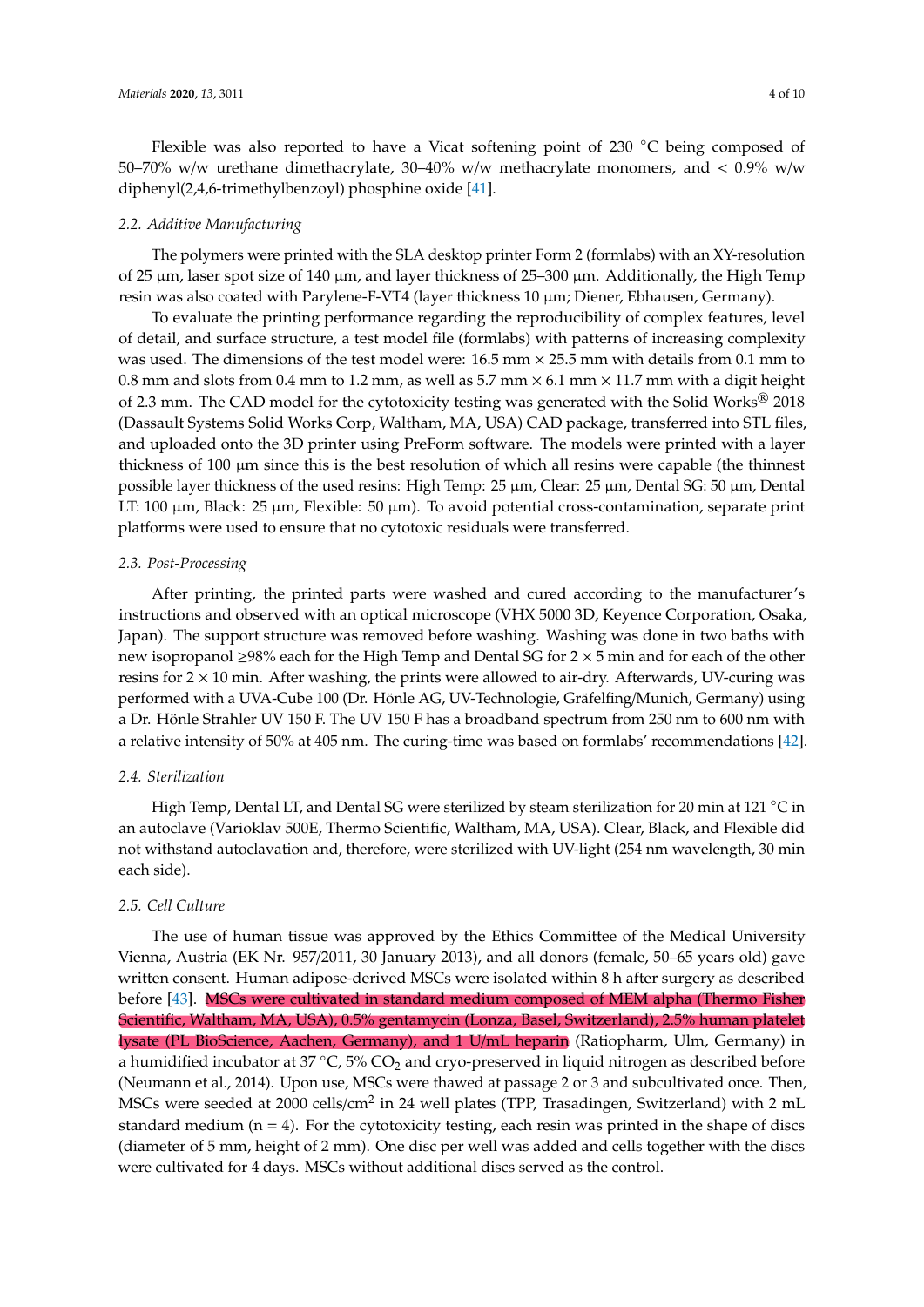#### *2.6. Viability Assays*

After 4 days of incubation with the printed photopolymers, the resazurin-based TOX8 kit (Sigma Aldrich/Merck KGaA, Darmstadt, Germany) and MTT viability assays were performed to assess the cytotoxicity of each resin. The TOX8 assay was used according to the manufacturer's instructions. Fluorescence intensity at 560/590 nm was determined using a plate reader (Tecan, Männedorf, Switzerland) after 2 h incubation at 37 ◦C. For the MTT assay, the cells were covered with MTT solution (0.5 mg/mL in phosphate-buffered saline; both Sigma Aldrich). After 4 h of incubation at  $37 °C$ ,  $10\%$ sodium lauryl sulfate (Sigma Aldrich) solution was added and incubated overnight. Absorption was measured with the plate reader at 570 and 630 nm and differences between 570 and 630 nm calculated. The viability was normalized to values of the control.

### *2.7. Live*/*Dead Cell Staining*

The viability of cells was visualized with calcein-AM (acetoxymethyl ester) and propidium iodide (PI) staining. Briefly, samples were stained with calcein-AM (4  $\mu$ M) and PI (8  $\mu$ M). After washing with PBS, samples were investigated with fluorescence microscopy (Leica DM IL LED with LeicaEL6000, both Leica Microsystems GmbH, Wetzlar, Germany).

#### *2.8. Statistical Analysis*

Statistical analysis was performed using GraphPad Prism Version 6.01 (GraphPad Software, La Jolla, CA, USA). Data are represented as the mean  $\pm$  standard deviation (SD). Multiple comparisons against the control values were performed by ordinary one-way ANOVA followed by Dunnett's multiple comparison test. Significance was accepted at  $p \leq 0.05$ .

## **3. Results**

## *3.1. Additive Manufacturing*

Printing of the test model with complex structures and features revealed that Dental SG, Dental LT, and Flexible did not show sufficient reproducibility of features and levels of detail (Figure [1\)](#page-5-0). In contrast, High Temp, Clear, and Black displayed a satisfactory degree of detail and accuracy. Regarding the surface finish, High Temp, Dental LT, and Black displayed relatively smooth surfaces, whereas Clear, Dental SG, and Flexible showed rough surfaces with grooves.

## *3.2. Cytotoxicity Testing*

To assess the cytotoxicity of the resins, discs were printed from the resins, and they were incubated with MSCs for 4 days. Afterwards, calcein-AM and PI (live/dead) stain were used, and two viability assays (TOX8 and MTT) were applied to observe adverse effects on the cells (Figure [2\)](#page-5-1). Live/dead staining of the cells showed that almost no cells survived when cultivated with High Temp, Clear (gamma), Black, and Flexible. A few living cells were observed in Clear (UV). However, those marked viable seemed morphologically distinct from the control. The roundish morphology of these cells resembled rather detaching or dying cells. Incubation with Dental LT decreased the amount of viable MSCs compared to the control, yet the cellular morphology was similar to the beforementioned cell morphology. However, after incubation with Parylene-coated High Temp resin and Dental SG, the number of viable cells was similar to that of the control. A similar trend was observed with the viability assays. MSCs incubated with High Temp, Black, and Flexible displayed a viability between 0 and 25%. Dental SG performed similar to the control in TOX8 (91%, not significantly lower), but displayed decreased viability in MTT (68%, significantly lower). Only the Parylene-coated resin did not cause a significantly lower viability compared to the control in both assays (TOX8 93%, MTT 85%). The viability values for Clear and Dental LT varied between the assays, while these resins significantly decreased the viability of MSCs.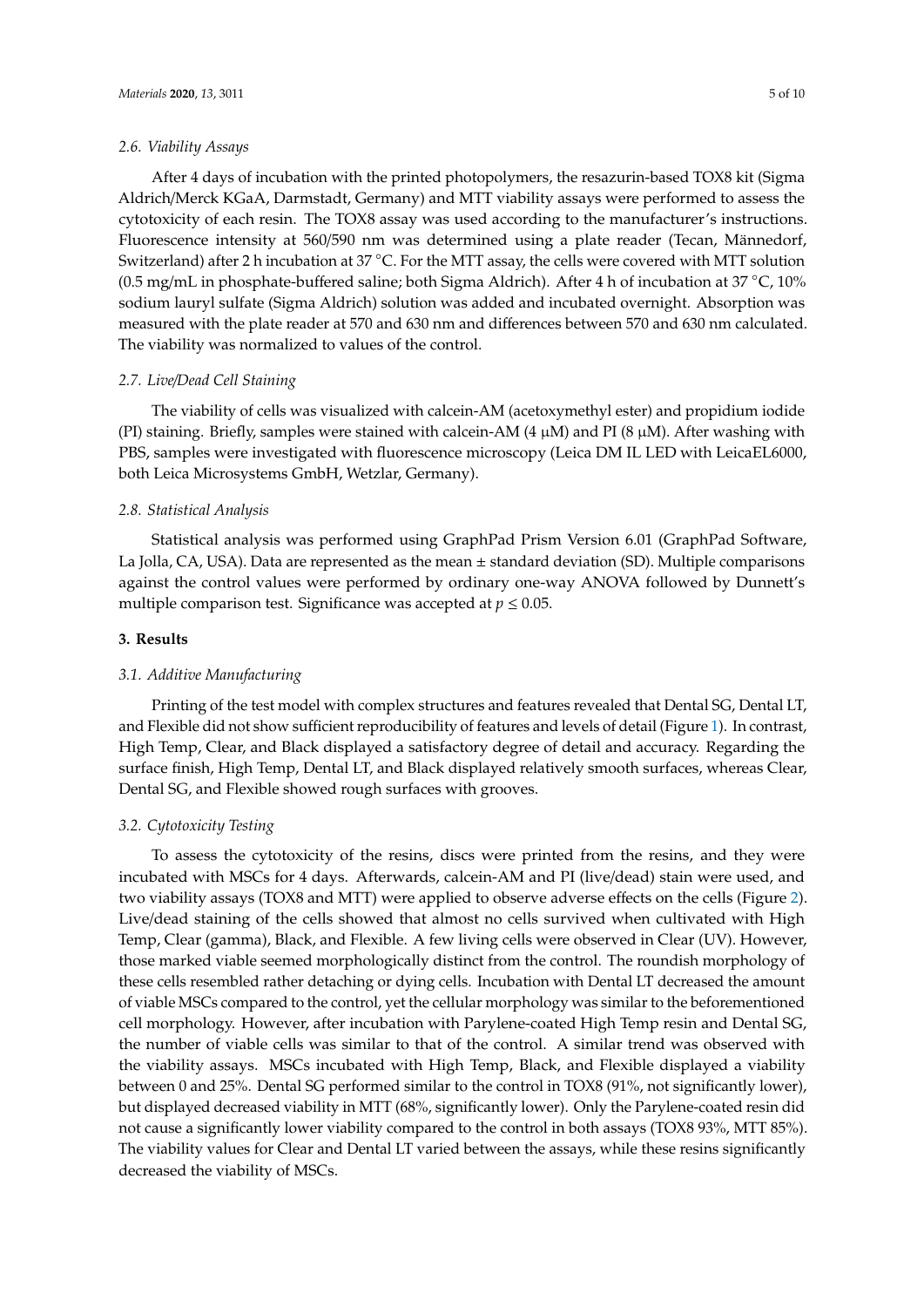<span id="page-5-0"></span>

**Figure 1.** Results of the 3D prints of the photopolymers High Temp, Clear, Dental LT, Dental SG, Black, and Flexible. Top: test print for evaluation of the reproducibility of printing complex features. Centre: test print for evaluation of the level of detail. Bottom: optical enlargement of the surface structure of the different photopolymers.

<span id="page-5-1"></span>

**Figure 2.** Cytotoxicity testing of resins for additive manufacturing. (**A**) Calcein-AM and PI staining, (**B**) TOX8 viability assay, and (**C**) MTT viability assay of MSCs after 4 days of cultivation with direct contact with the different resins. Data are given as mean  $\pm$  SD (n = 4). \*  $p < 0.05$ ; \*\*  $p < 0.01$ ; \*\*\*  $p < 0.001$ ; \*\*\*\* *p* < 0.0001.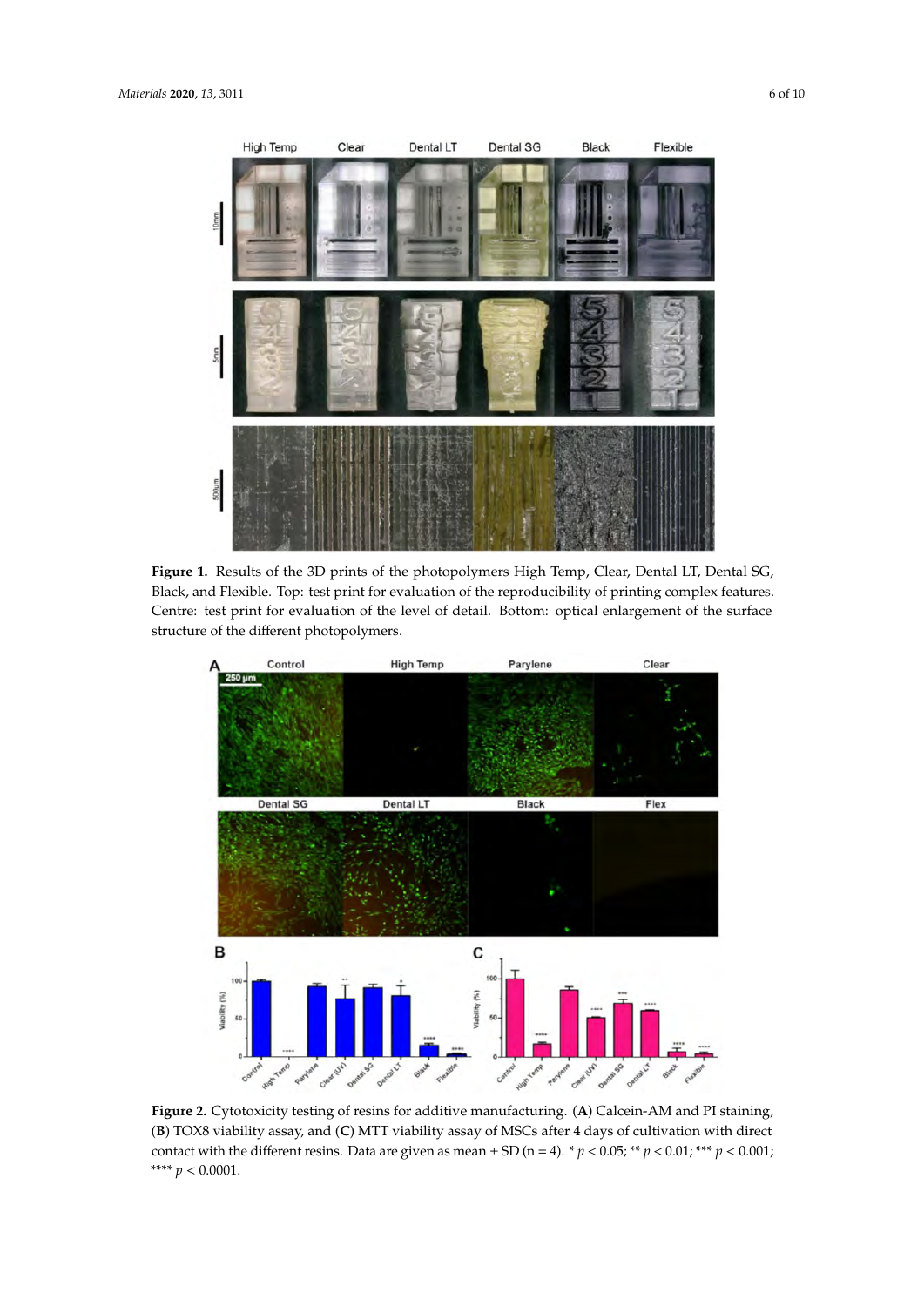Considering these results, only the Parylene-coated resin showed no adverse effects on the cells. As Dental SG caused only a minor, non-significant decrease in viability, it represented a non-coated resin for the manufacturing of parts that are in direct contact with cells.

### **4. Discussion**

Rapid prototyping of specialized, tailor-made, or miniaturized cell cultivation platforms or cell culture devices is a valuable tool in the development of bioreactors or of devices for the expansion of cells in engineering of advanced (3D) tissue or disease models. However, studies on the cytocompatibility of the required polymers and especially photopolymers for 3D printing by SLA have received only minor attention so far. For this study we used a formlabs Form 2 printer as it is an affordable desktop printer and easy to use in a standard laboratory environment. Consequently, we tested several resins by formlabs that seemed to be reasonable candidates for rapid prototyping of construction parts that are in direct contact with cell culture medium.

Regarding the accuracy, only High Temp, Clear, and Black showed sufficient resolution and reproducibility for the printing of complex structures. To evaluate the cytotoxicity of the photopolymers, we incubated MSCs directly with printed discs of the different photopolymers. Beyond that, the incubation was sustained for 4 days in contrast to the standard exposure time of 24 h (according to ISO 10993-5 [\[33\]](#page-9-3)), considering that in an actual cell culture application, the cells would be in prolonged contact with the material as well. High Temp, Clear, Black, and Flexible clearly caused cytotoxic effects, leading not only to a reduced proliferation in the case of Clear, but to death of almost all cells. The High Temp resin was also found to be toxic in a previous study performed with HeLa cells [\[23\]](#page-8-14). Incubation with Clear or "Clear-conditioned" media was found to reduce proliferation across several species and several human tumor cell lines (SH-SY5Y, HepG2, HeLa, L929) [\[17,](#page-8-9)[23–](#page-8-14)[25\]](#page-8-15). However, dependent on cell type and postprocessing, the toxicity was not as pronounced as in our study [\[25\]](#page-8-15). No data on the biocompatibility of Black and Flexible are available so far. Incubation with the dental resins Dental LT and Dental SG significantly reduced the viability of MSCs, although both resins are classified as biocompatible. These contradictions might originate from different incubation periods for cytotoxicity testing. Despite the significantly reduced viability after 4 days of incubation, we still found cells qualitatively and quantitatively viable compared to the other clearly cytotoxic materials. After a typical test period of 24 h, the Dental-incubated cells resembled the control and might be evaluated as biocompatible. The longer the incubation, the clearer the gradual long-term effect accumulated. Predicting therefrom, a further prolonged incubation might also lead to further reduced cellular viability, in particular for Dental LT. However, the herein determined toxic effects are minor compared to the cytotoxicity of the High Temp resin and might be acceptable for rapid prototyping when addressing short-term cell culture setups. A summary of the results is depicted in Table [2.](#page-6-0)

<span id="page-6-0"></span>**Photopolymer Translucent Autoclavable Reproducibility Level of Detail Cytotoxicity** High Temp Medium Yes High High High Clear Yes No High High Medium Dental SG No Yes Low Low Very low Dental LT Medium Yes Medium Medium Low Black No No High High High Flexible No No Low Low High

**Table 2.** Summary of material and cytotoxicity testing of photopolymers.

As all tested photopolymers reduced the viability, we tested if coating with Parylene could shield MSCs from cytotoxic leachates. As High Temp is an autoclavable material with excellent optical resolution, we decided to coat High Temp with Parylene. In fact, coating with Parylene completely protected MSCs from the cytotoxic effects of the High Temp resin. In contrast to coating with wax,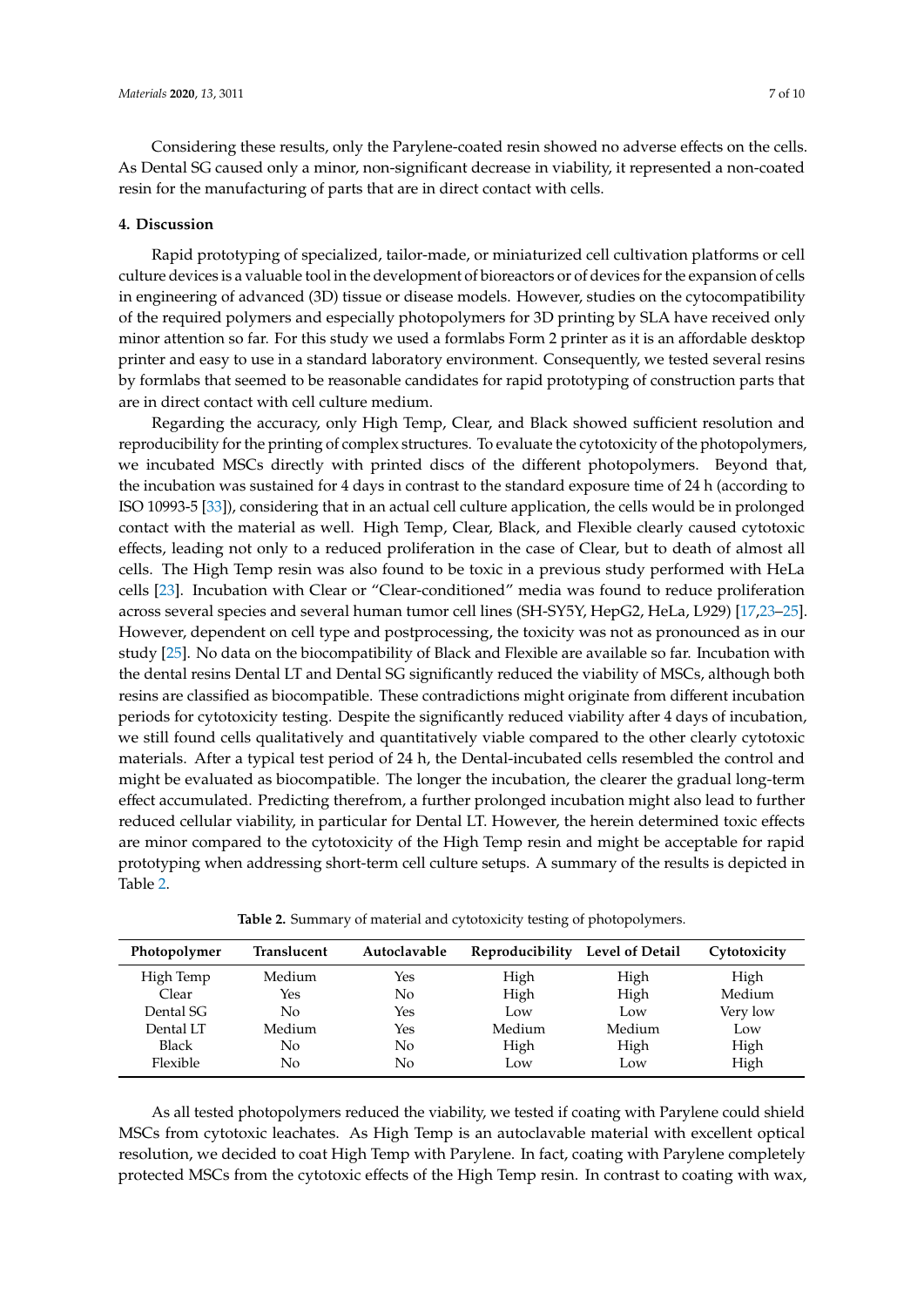which has been reported to mitigate the toxicity of printed parts [\[44\]](#page-9-14) (but only for about 40 h), Parylene was found to remove toxicity for at least 4 days in our study. Unfortunately, coating with Parylene is costly and not easily achievable in standard laboratories. Furthermore, the coating was found to detach after repeated autoclavation (after approximately 5–6 repetitions).

Considering the before mentioned drawbacks, coating with Parylene represents a viable option to shield cells from the cytotoxic effects of materials even for long-term in vivo application [\[45,](#page-9-15)[46\]](#page-9-16). Besides coating with a biocompatible material, other options to mitigate toxicity of polymers for rapid prototyping are customizing the resin formulas and optimizing the polymerization and post-processing procedures [\[16\]](#page-8-8). However, customizing the formula of commercially available resins might be labor-intensive and not feasible for non-specialists. Optimization of the polymerization process can also increase the biocompatibility of a resin. For this, the polymerizing light source needs to be matched to the absorption of the photoinitiator [\[47\]](#page-9-17). However, this again requires customizing the initial resin. Other options to reduce the cytotoxicity of a resin is post-processing with supercritical carbon dioxide [\[48\]](#page-9-18), sonication of the material in isopropanol [\[49\]](#page-9-19), or 10 days of incubation in cell growth medium [\[24\]](#page-8-17) to leach harmful chemicals.

#### **5. Conclusions**

None of the tested photopolymers can be considered as non-toxic. Although the dental resins are classified as biocompatible, we found adverse effects. Coating of the printed parts with Parylene completely protected MSCs from toxic effects in our study. However, if coating with Parylene is not an option, the dental resins might be acceptable for short-term testing of devices that are in direct contact with the cultivation medium, depending on the required resolution or absence of cytotoxic effects.

**Author Contributions:** Conceptualization, C.K. and D.E.; methodology, D.E. and R.S.-A.; investigation, S.K., C.A., J.F., and R.S.-A.; resources, C.K.; data curation, D.E. and S.K.; writing, original draft preparation, D.E. and R.S.-A.; writing, review and editing, D.E., S.K., J.F., J.P., and C.K.; visualization, D.E.; supervision, D.E. and C.K.; project administration, D.E., J.P., and C.K.; funding acquisition, C.K. All authors read and agreed to the published version of the manuscript.

**Funding:** This research was funded by Österreichische Forschungsförderungsgesellschaft, Grant Number 859279.

**Acknowledgments:** We thank Ciarra Almeria of the University of Natural Resources and Life Sciences, Vienna, for conducting the cell culture experiments. Open access funding provided by BOKU Vienna Open Access Publishing Fund, University of Natural Resources and Life Sciences, Vienna.

**Conflicts of Interest:** The authors declare no conflict of interest.

#### **References**

- <span id="page-7-0"></span>1. Lantada, A.D.; Morgado, P.L. Rapid Prototyping for Biomedical Engineering: Current Capabilities and Challenges. *Annu. Rev. Biomed. Eng.* **2012**, *14*, 73–96. [\[CrossRef\]](http://dx.doi.org/10.1146/annurev-bioeng-071811-150112)
- <span id="page-7-1"></span>2. Bessler, N.; Ogiermann, D.; Buchholz, M.-B.; Santel, A.; Heidenreich, J.; Ahmmed, R.; Zaehres, H.; Brand-Saberi, B.; Zähres, H. Nydus One Syringe Extruder (NOSE): A Prusa i3 3D printer conversion for bioprinting applications utilizing the FRESH-method. *HardwareX* **2019**, *6*, e00069. [\[CrossRef\]](http://dx.doi.org/10.1016/j.ohx.2019.e00069)
- <span id="page-7-2"></span>3. Shallan, A.; Smejkal, P.; Corban, M.; Guijt, R.; Breadmore, M.C. Cost-Effective Three-Dimensional Printing of Visibly Transparent Microchips within Minutes. *Anal. Chem.* **2014**, *86*, 3124–3130. [\[CrossRef\]](http://dx.doi.org/10.1021/ac4041857) [\[PubMed\]](http://www.ncbi.nlm.nih.gov/pubmed/24512498)
- <span id="page-7-3"></span>4. Ho, C.M.B.; Ng, S.; Li, K.H.H.; Yoon, Y.-J. 3D printed microfluidics for biological applications. *Lab Chip* **2015**, *15*, 3627–3637. [\[CrossRef\]](http://dx.doi.org/10.1039/C5LC00685F) [\[PubMed\]](http://www.ncbi.nlm.nih.gov/pubmed/26237523)
- <span id="page-7-4"></span>5. Do, A.-V.; Khorsand, B.; Geary, S.M.; Salem, A.K. 3D Printing of Scaffolds for Tissue Regeneration Applications. *Adv. Healthc. Mater.* **2015**, *4*, 1742–1762. [\[CrossRef\]](http://dx.doi.org/10.1002/adhm.201500168)
- <span id="page-7-5"></span>6. An, J.; Teoh, J.E.M.; Suntornnond, R.; Chua, C.K. Design and 3D Printing of Scaffolds and Tissues. *Engineering* **2015**, *1*, 261–268. [\[CrossRef\]](http://dx.doi.org/10.15302/J-ENG-2015061)
- <span id="page-7-6"></span>7. Lücking, T.H.; Sambale, F.; Schnaars, B.; Bulnes-Abundis, D.; Beutel, S.; Scheper, T. 3D-printed individual labware in biosciences by rapid prototyping: In vitro biocompatibility and applications for eukaryotic cell cultures. *Eng. Life Sci.* **2014**, *15*, 57–64. [\[CrossRef\]](http://dx.doi.org/10.1002/elsc.201400094)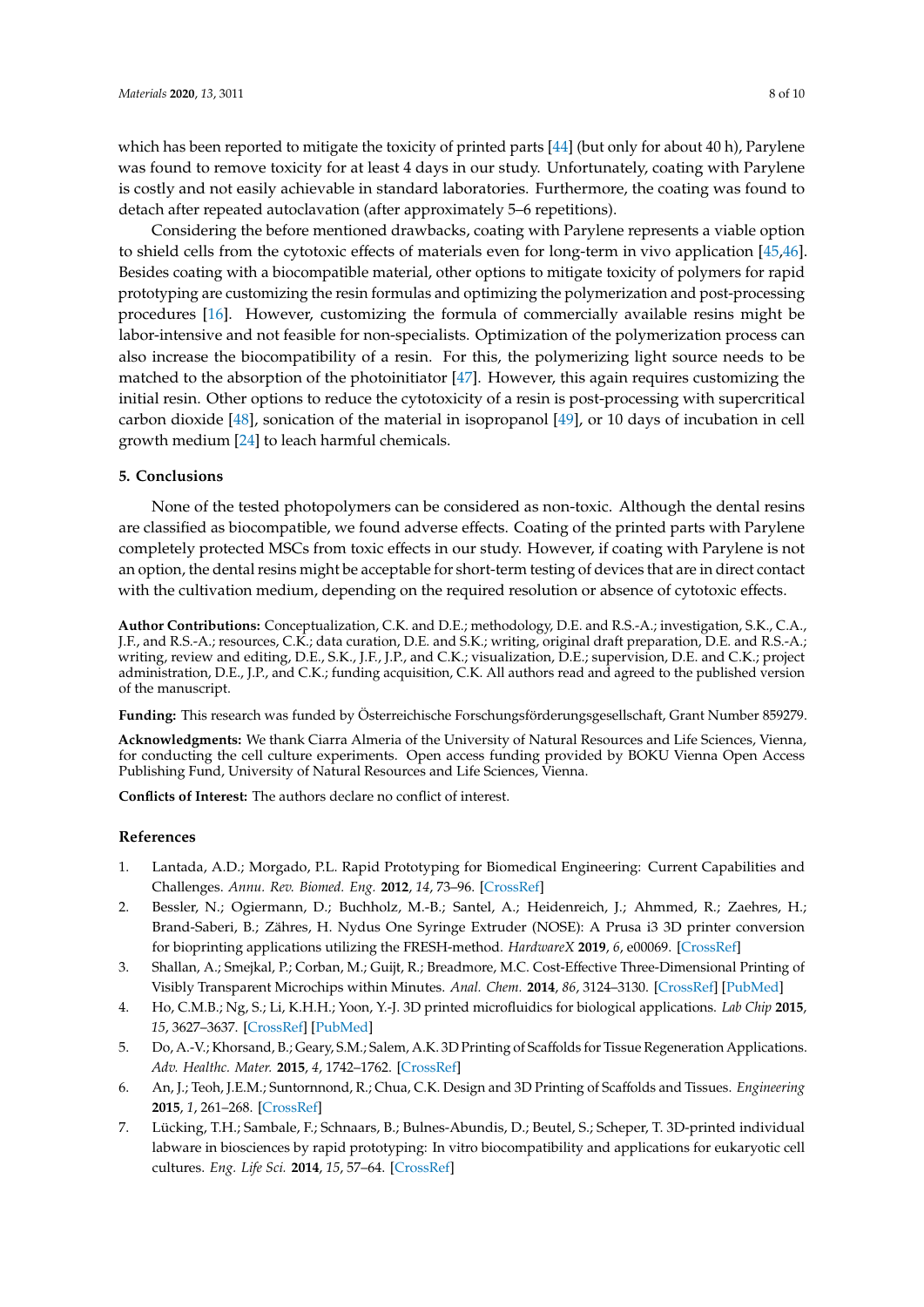- <span id="page-8-0"></span>8. Gulyas, M.; Csiszer, M.; Mehes, E.; Czirok, A. Software tools for cell culture-related 3D printed structures. *PLoS ONE* **2018**, *13*, e0203203. [\[CrossRef\]](http://dx.doi.org/10.1371/journal.pone.0203203)
- <span id="page-8-1"></span>9. Egger, D.; Fischer, M.; Clementi, A.; Ribitsch, V.; Hansmann, J.; Kasper, C. Development and Characterization of a Parallelizable Perfusion Bioreactor for 3D Cell Culture. *Bioengineering* **2017**, *4*, 51. [\[CrossRef\]](http://dx.doi.org/10.3390/bioengineering4020051) [\[PubMed\]](http://www.ncbi.nlm.nih.gov/pubmed/28952530)
- <span id="page-8-2"></span>10. Putame, G.; Terzini, M.; Carbonaro, D.; Pisani, G.; Serino, G.; Di Di Meglio, F.; Castaldo, C.; Massai, D. Application of 3D Printing Technology for Design and Manufacturing of Customized Components for a Mechanical Stretching Bioreactor. *J. Healthc. Eng.* **2019**, *2019*, 1–9. [\[CrossRef\]](http://dx.doi.org/10.1155/2019/3957931)
- <span id="page-8-3"></span>11. Baume, A.; Boughton, P.; Coleman, N.; Ruys, A. Sterilization of tissue scaffolds. In *Characterisation and Design of Tissue Sca*ff*olds*; Tomlins, P., Ed.; Woodhead Publishing: Sawston, UK, 2016; pp. 225–244.
- <span id="page-8-4"></span>12. Williams, D.F. Specifications for Innovative, Enabling Biomaterials Based on the Principles of Biocompatibility Mechanisms. *Front. Bioeng. Biotechnol.* **2019**, *7*, 255. [\[CrossRef\]](http://dx.doi.org/10.3389/fbioe.2019.00255) [\[PubMed\]](http://www.ncbi.nlm.nih.gov/pubmed/31649926)
- <span id="page-8-5"></span>13. Alifui-Segbaya, F.; Varma, S.; Lieschke, G.J.; George, R. Biocompatibility of Photopolymers in 3D Printing. *3D Print. Addit. Manuf.* **2017**, *4*, 185–191. [\[CrossRef\]](http://dx.doi.org/10.1089/3dp.2017.0064)
- <span id="page-8-6"></span>14. Berger, C.; Bjørlykke, Y.; Hahn, L.; Mühlemann, M.; Kress, S.; Walles, H.; Luxenhofer, R.; Ræder, H.; Metzger, M.; Zdzieblo, D. Matrix decoded—A pancreatic extracellular matrix with organ specific cues guiding human iPSC differentiation. *Biomaterials* **2020**, *244*, 119766. [\[CrossRef\]](http://dx.doi.org/10.1016/j.biomaterials.2020.119766) [\[PubMed\]](http://www.ncbi.nlm.nih.gov/pubmed/32199284)
- <span id="page-8-7"></span>15. Massia, S.P.; Stark, J.; Letbetter, D.S. Surface-immobilized dextran limits cell adhesion and spreading. *Biomaterials* **2000**, *21*, 2253–2261. [\[CrossRef\]](http://dx.doi.org/10.1016/S0142-9612(00)00151-4)
- <span id="page-8-8"></span>16. Carve, M.; Wlodkowic, D. 3D-Printed Chips: Compatibility of Additive Manufacturing Photopolymeric Substrata with Biological Applications. *Micromachines* **2018**, *9*, 91. [\[CrossRef\]](http://dx.doi.org/10.3390/mi9020091) [\[PubMed\]](http://www.ncbi.nlm.nih.gov/pubmed/30393367)
- <span id="page-8-9"></span>17. Zhu, F.; Friedrich, T.; Nugegoda, D.; Kaslin, J.; Wlodkowic, D. Assessment of the biocompatibility of three-dimensional-printed polymers using multispecies toxicity tests. *Biomicrofluidics* **2015**, *9*, 061103. [\[CrossRef\]](http://dx.doi.org/10.1063/1.4939031)
- <span id="page-8-10"></span>18. Williams, D.F. Regulatory biocompatibility requirements for biomaterials used in regenerative medicine. *J. Mater. Sci. Mater. Med.* **2015**, *26*, 89. [\[CrossRef\]](http://dx.doi.org/10.1007/s10856-015-5421-7)
- <span id="page-8-11"></span>19. Van den Driesche, S.; Lucklum, F.; Bunge, F.; Vellekoop, M.J. 3D Printing Solutions for Microfluidic Chip-to-World Connections. *Micromachines* **2018**, *9*, 71. [\[CrossRef\]](http://dx.doi.org/10.3390/mi9020071) [\[PubMed\]](http://www.ncbi.nlm.nih.gov/pubmed/30393347)
- <span id="page-8-12"></span>20. Cieślik, M.; Kot, M.; Reczyński, W.; Engvall, K.; Rakowski, W.; Kotarba, A. Parylene coatings on stainless steel 316L surface for medical applications—Mechanical and protective properties. *Mater. Sci. Eng. C* **2012**, *32*, 31–35. [\[CrossRef\]](http://dx.doi.org/10.1016/j.msec.2011.09.007)
- 21. Yu, H.; Deng, R.; Tong, W.H.; Huan, L.; Way, N.C.; IslamBadhan, A.; Iliescu, C.; Yu, H. A perfusion incubator liver chip for 3D cell culture with application on chronic hepatotoxicity testing. *Sci. Rep.* **2017**, *7*, 14528. [\[CrossRef\]](http://dx.doi.org/10.1038/s41598-017-13848-5)
- <span id="page-8-13"></span>22. Romero-Morales, A.I.; O'Grady, B.J.; Balotin, K.M.; Bellan, L.M.; Lippmann, E.S.; Gama, V. Spin∞: An updated miniaturized spinning bioreactor design for the generation of human cerebral organoids from pluripotent stem cells. *HardwareX* **2019**, *6*, e00084. [\[CrossRef\]](http://dx.doi.org/10.1016/j.ohx.2019.e00084)
- <span id="page-8-14"></span>23. Moreno-Rivas, O.; Hernández-Velázquez, D.; Piazza, V.; Marquez, S. Rapid prototyping of microfluidic devices by SL 3D printing and their biocompatibility study for cell culturing. *Mater. Today Proc.* **2019**, *13*, 436–445. [\[CrossRef\]](http://dx.doi.org/10.1016/j.matpr.2019.03.189)
- <span id="page-8-17"></span>24. Rimington, R.P.; Capel, A.J.; Player, D.J.; Bibb, R.J.; Christie, S.D.R.; Lewis, M.P. Feasibility and Biocompatibility of 3D-Printed Photopolymerized and Laser Sintered Polymers for Neuronal, Myogenic, and Hepatic Cell Types. *Macromol. Biosci.* **2018**, *18*, e1800113. [\[CrossRef\]](http://dx.doi.org/10.1002/mabi.201800113)
- <span id="page-8-15"></span>25. Kurzmann, C.; Janjić, K.; Shokoohi-Tabrizi, H.; Edelmayer, M.; Pensch, M.; Moritz, A.; Agis, H. Evaluation of Resins for Stereolithographic 3D-Printed Surgical Guides: The Response of L929 Cells and Human Gingival Fibroblasts. *BioMed. Res. Int.* **2017**, *2017*, 1–11. [\[CrossRef\]](http://dx.doi.org/10.1155/2017/4057612)
- <span id="page-8-16"></span>26. Soldatow, V.Y.; Lecluyse, E.; Griffith, L.G.; Rusyn, I. In vitro models for liver toxicity testing. *Toxicol. Res.* **2013**, *2*, 23–39. [\[CrossRef\]](http://dx.doi.org/10.1039/C2TX20051A)
- 27. Pan, C.; Kumar, C.; Bohl, S.; Klingmüller, U.; Mann, M. Comparative proteomic phenotyping of cell lines and primary cells to assess preservation of cell type-specific functions. *Mol. Cell. Proteom.* **2008**, *8*, 443–450. [\[CrossRef\]](http://dx.doi.org/10.1074/mcp.M800258-MCP200)
- 28. Swain, R.J.; Kemp, S.J.; Goldstraw, P.; Tetley, T.D.; Stevens, M.M. Assessment of Cell Line Models of Primary Human Cells by Raman Spectral Phenotyping. *Biophys. J.* **2010**, *98*, 1703–1711. [\[CrossRef\]](http://dx.doi.org/10.1016/j.bpj.2009.12.4289)